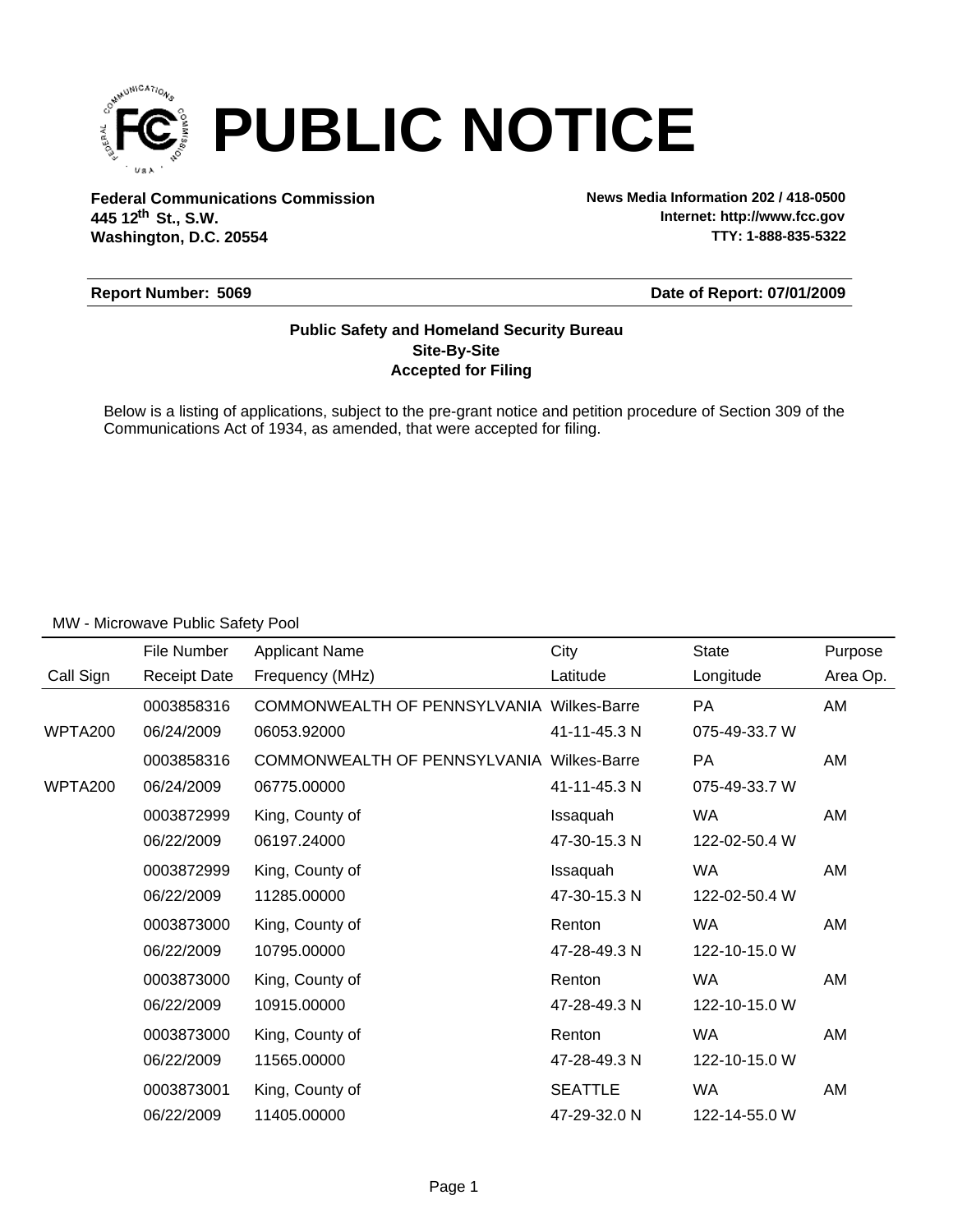|           | File Number         | <b>Applicant Name</b>  | City            | <b>State</b>   | Purpose  |
|-----------|---------------------|------------------------|-----------------|----------------|----------|
| Call Sign | <b>Receipt Date</b> | Frequency (MHz)        | Latitude        | Longitude      | Area Op. |
|           | 0003873001          | King, County of        | <b>SEATTLE</b>  | <b>WA</b>      | AM       |
|           | 06/22/2009          | 11525.00000            | 47-29-32.0 N    | 122-14-55.0 W  |          |
|           | 0003873001          | King, County of        | <b>SEATTLE</b>  | <b>WA</b>      | AM       |
|           | 06/22/2009          | 11565.00000            | 47-29-32.0 N    | 122-14-55.0 W  |          |
|           | 0003873006          | King, County of        | FEDERAL WAY     | <b>WA</b>      | AM       |
|           | 06/22/2009          | 06226.89000            | 47-16-40.4 N    | 122-17-29.4 W  |          |
|           | 0003873006          | King, County of        | FEDERAL WAY     | <b>WA</b>      | AM       |
|           | 06/22/2009          | 06345.59000            | 47-16-40.4 N    | 122-17-29.4 W  |          |
|           | 0003873006          | King, County of        | FEDERAL WAY     | <b>WA</b>      | AM       |
|           | 06/22/2009          | 11325.00000            | 47-16-40.4 N    | 122-17-29.4 W  |          |
|           | 0003877615          | RHODE ISLAND, STATE OF | <b>LINCOLN</b>  | R <sub>l</sub> | MD       |
| WJB70     | 06/22/2009          | 05945.20000            | 41-53-19.3 N    | 071-26-25.2 W  |          |
|           | 0003877615          | RHODE ISLAND, STATE OF | <b>LINCOLN</b>  | R <sub>l</sub> | MD       |
| WJB70     | 06/22/2009          | 06034.15000            | 41-53-19.3 N    | 071-26-25.2 W  |          |
|           | 0003877615          | RHODE ISLAND, STATE OF | <b>LINCOLN</b>  | R <sub>l</sub> | MD       |
| WJB70     | 06/22/2009          | 06725.00000            | 41-53-19.3 N    | 071-26-25.2 W  |          |
|           | 0003877615          | RHODE ISLAND, STATE OF | <b>LINCOLN</b>  | R <sub>l</sub> | MD       |
| WJB70     | 06/22/2009          | 06745.00000            | 41-53-19.3 N    | 071-26-25.2 W  |          |
|           | 0003877615          | RHODE ISLAND, STATE OF | <b>LINCOLN</b>  | R <sub>l</sub> | MD       |
| WJB70     | 06/22/2009          | 06765.00000            | 41-53-19.3 N    | 071-26-25.2 W  |          |
|           | 0003877615          | RHODE ISLAND, STATE OF | <b>LINCOLN</b>  | R <sub>l</sub> | MD       |
| WJB70     | 06/22/2009          | 06790.00000            | 41-53-19.3 N    | 071-26-25.2 W  |          |
|           | 0003877615          | RHODE ISLAND, STATE OF | <b>LINCOLN</b>  | R <sub>l</sub> | MD       |
| WJB70     | 06/22/2009          | 06835.00000            | 41-53-19.3 N    | 071-26-25.2 W  |          |
|           | 0003877615          | RHODE ISLAND, STATE OF | <b>LINCOLN</b>  | R <sub>l</sub> | MD       |
| WJB70     | 06/22/2009          | 10576.25000            | 41-53-19.3 N    | 071-26-25.2 W  |          |
|           | 0003877615          | RHODE ISLAND, STATE OF | <b>LINCOLN</b>  | <b>RI</b>      | MD       |
| WJB70     | 06/22/2009          | 12390.00000            | 41-53-19.3 N    | 071-26-25.2 W  |          |
|           | 0003877615          | RHODE ISLAND, STATE OF | <b>LINCOLN</b>  | R <sub>l</sub> | MD       |
| WJB70     | 06/22/2009          | 12430.00000            | 41-53-19.3 N    | 071-26-25.2 W  |          |
|           | 0003877616          | RHODE ISLAND, STATE OF | <b>SCITUATE</b> | R <sub>l</sub> | MD       |
| WJC97     | 06/22/2009          | 06226.89000            | 41-50-26.4 N    | 071-40-11.2 W  |          |
|           | 0003877616          | RHODE ISLAND, STATE OF | <b>SCITUATE</b> | R <sub>l</sub> | MD       |
| WJC97     | 06/22/2009          | 06375.14000            | 41-50-26.4 N    | 071-40-11.2 W  |          |
|           | 0003877616          | RHODE ISLAND, STATE OF | <b>SCITUATE</b> | R <sub>l</sub> | MD       |
| WJC97     | 06/22/2009          | 06555.00000            | 41-50-26.4 N    | 071-40-11.2 W  |          |
|           | 0003877616          | RHODE ISLAND, STATE OF | <b>SCITUATE</b> | R <sub>l</sub> | MD       |
| WJC97     | 06/22/2009          | 06595.62500            | 41-50-26.4 N    | 071-40-11.2 W  |          |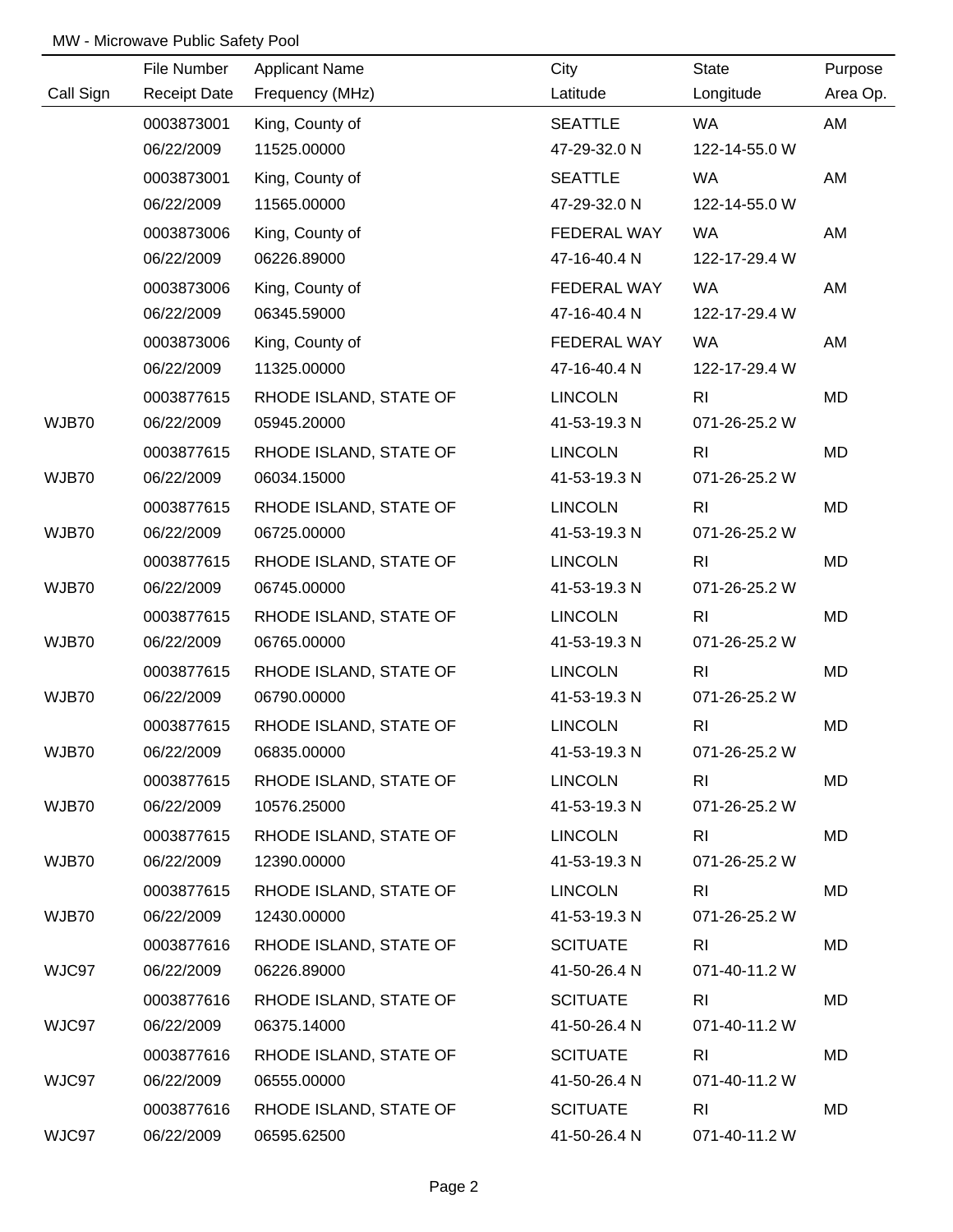|                | File Number         | <b>Applicant Name</b>  | City              | State          | Purpose   |
|----------------|---------------------|------------------------|-------------------|----------------|-----------|
| Call Sign      | <b>Receipt Date</b> | Frequency (MHz)        | Latitude          | Longitude      | Area Op.  |
|                | 0003877616          | RHODE ISLAND, STATE OF | <b>SCITUATE</b>   | R <sub>l</sub> | <b>MD</b> |
| WJC97          | 06/22/2009          | 06605.00000            | 41-50-26.4 N      | 071-40-11.2 W  |           |
|                | 0003877616          | RHODE ISLAND, STATE OF | <b>SCITUATE</b>   | R <sub>l</sub> | <b>MD</b> |
| WJC97          | 06/22/2009          | 06630.00000            | 41-50-26.4 N      | 071-40-11.2 W  |           |
|                | 0003877616          | RHODE ISLAND, STATE OF | <b>SCITUATE</b>   | R <sub>l</sub> | MD        |
| WJC97          | 06/22/2009          | 06645.00000            | 41-50-26.4 N      | 071-40-11.2 W  |           |
|                | 0003877616          | RHODE ISLAND, STATE OF | <b>SCITUATE</b>   | R <sub>l</sub> | MD        |
| WJC97          | 06/22/2009          | 12390.00000            | 41-50-26.4 N      | 071-40-11.2 W  |           |
|                | 0003877617          | RHODE ISLAND, STATE OF | <b>PROVIDENCE</b> | R <sub>l</sub> | MD        |
| <b>WPNI553</b> | 06/22/2009          | 05945.20000            | 41-47-28.3 N      | 071-25-18.2 W  |           |
|                | 0003877617          | RHODE ISLAND, STATE OF | <b>PROVIDENCE</b> | R <sub>l</sub> | MD        |
| <b>WPNI553</b> | 06/22/2009          | 06286.19000            | 41-47-28.3 N      | 071-25-18.2 W  |           |
|                | 0003877617          | RHODE ISLAND, STATE OF | <b>PROVIDENCE</b> | R <sub>l</sub> | MD        |
| <b>WPNI553</b> | 06/22/2009          | 06585.00000            | 41-47-28.3 N      | 071-25-18.2 W  |           |
|                | 0003877617          | RHODE ISLAND, STATE OF | <b>PROVIDENCE</b> | R <sub>l</sub> | MD        |
| <b>WPNI553</b> | 06/22/2009          | 06795.00000            | 41-47-28.3 N      | 071-25-18.2 W  |           |
|                | 0003877618          | RHODE ISLAND, STATE OF | <b>EXETER</b>     | R <sub>l</sub> | MD        |
| WJB66          | 06/22/2009          | 05974.85000            | 41-33-36.3 N      | 071-39-45.2 W  |           |
|                | 0003877618          | RHODE ISLAND, STATE OF | <b>EXETER</b>     | R <sub>l</sub> | MD        |
| WJB66          | 06/22/2009          | 06004.50000            | 41-33-36.3 N      | 071-39-45.2 W  |           |
|                | 0003877618          | RHODE ISLAND, STATE OF | <b>EXETER</b>     | R <sub>l</sub> | MD        |
| WJB66          | 06/22/2009          | 06725.00000            | 41-33-36.3 N      | 071-39-45.2 W  |           |
|                | 0003877618          | RHODE ISLAND, STATE OF | <b>EXETER</b>     | R <sub>l</sub> | MD        |
| WJB66          | 06/22/2009          | 06755.62500            | 41-33-36.3 N      | 071-39-45.2 W  |           |
|                | 0003877618          | RHODE ISLAND, STATE OF | EXETER            | R <sub>l</sub> | MD        |
| WJB66          | 06/22/2009          | 06785.62500            | 41-33-36.3 N      | 071-39-45.2 W  |           |
|                | 0003877618          | RHODE ISLAND, STATE OF | EXETER            | R <sub>l</sub> | MD        |
| WJB66          | 06/22/2009          | 06805.00000            | 41-33-36.3 N      | 071-39-45.2 W  |           |
|                | 0003877618          | RHODE ISLAND, STATE OF | EXETER            | R <sub>l</sub> | MD        |
| WJB66          | 06/22/2009          | 06850.00000            | 41-33-36.3 N      | 071-39-45.2 W  |           |
|                | 0003877619          | RHODE ISLAND, STATE OF | PORTSMOUTH        | R <sub>l</sub> | MD        |
| WJC95          | 06/22/2009          | 00953.10000            | 41-33-27.3 N      | 071-15-23.1 W  |           |
|                | 0003877619          | RHODE ISLAND, STATE OF | <b>PORTSMOUTH</b> | <b>RI</b>      | MD        |
| WJC95          | 06/22/2009          | 06197.24000            | 41-33-27.3 N      | 071-15-23.1 W  |           |
|                | 0003877619          | RHODE ISLAND, STATE OF | PORTSMOUTH        | R <sub>l</sub> | MD        |
| WJC95          | 06/22/2009          | 06256.54000            | 41-33-27.3 N      | 071-15-23.1 W  |           |
|                | 0003877619          | RHODE ISLAND, STATE OF | <b>PORTSMOUTH</b> | <b>RI</b>      | MD        |
| WJC95          | 06/22/2009          | 06555.00000            | 41-33-27.3 N      | 071-15-23.1 W  |           |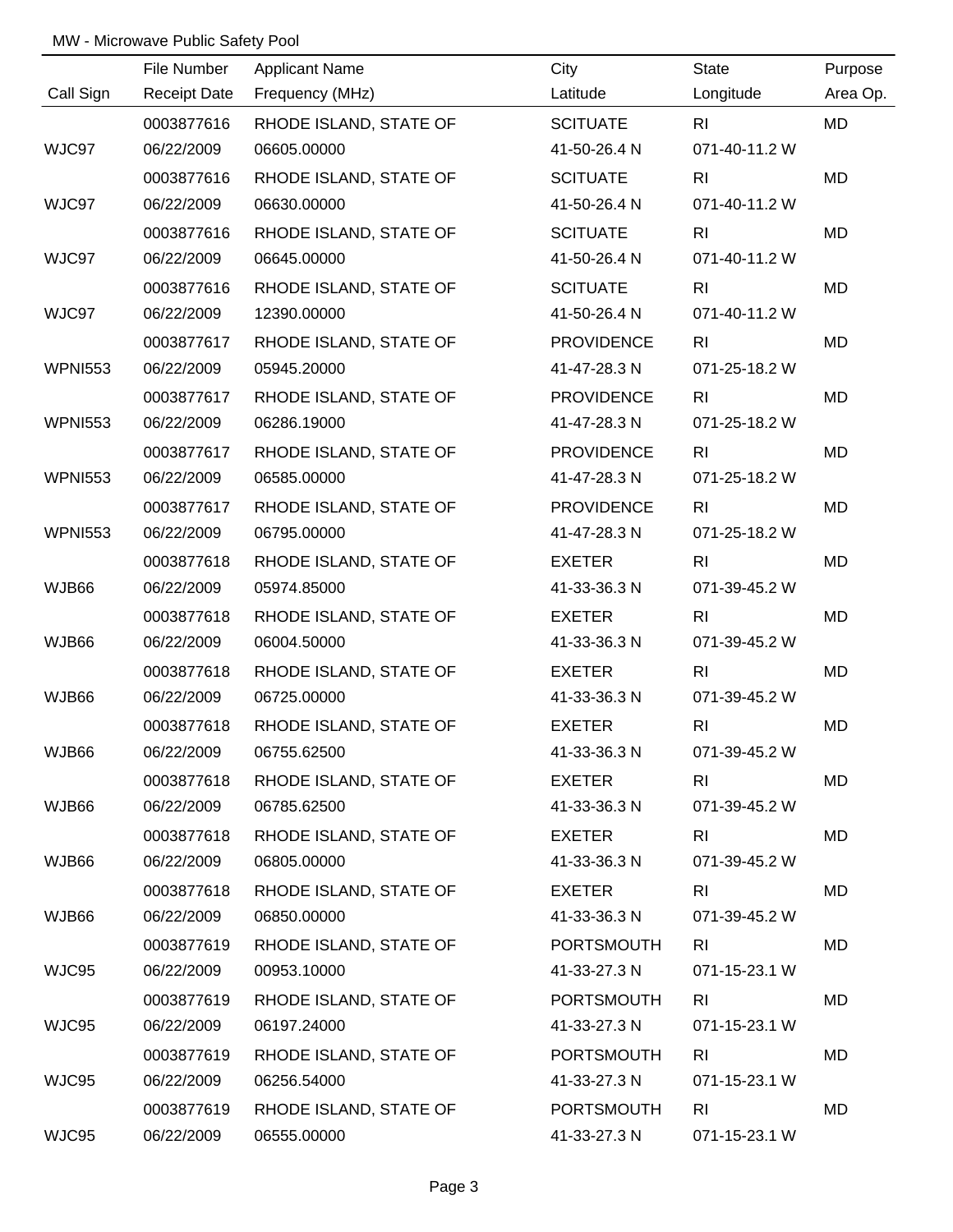|                | File Number         | <b>Applicant Name</b>  | City              | State          | Purpose  |
|----------------|---------------------|------------------------|-------------------|----------------|----------|
| Call Sign      | <b>Receipt Date</b> | Frequency (MHz)        | Latitude          | Longitude      | Area Op. |
|                | 0003877619          | RHODE ISLAND, STATE OF | <b>PORTSMOUTH</b> | R <sub>l</sub> | MD       |
| WJC95          | 06/22/2009          | 06625.62500            | 41-33-27.3 N      | 071-15-23.1 W  |          |
|                | 0003877619          | RHODE ISLAND, STATE OF | <b>PORTSMOUTH</b> | R <sub>l</sub> | MD       |
| WJC95          | 06/22/2009          | 06635.00000            | 41-33-27.3 N      | 071-15-23.1 W  |          |
|                | 0003877619          | RHODE ISLAND, STATE OF | <b>PORTSMOUTH</b> | R <sub>l</sub> | MD       |
| WJC95          | 06/22/2009          | 06670.00000            | 41-33-27.3 N      | 071-15-23.1 W  |          |
|                | 0003879716          | San Diego, County of   | El Centro         | CA             | MD       |
| WPXT495        | 06/24/2009          | 06256.54000            | 32-44-54.8 N      | 115-33-51.6 W  |          |
|                | 0003879716          | San Diego, County of   | El Centro         | CA             | MD       |
| WPXT495        | 06/24/2009          | 06615.00000            | 32-44-54.8 N      | 115-33-51.6 W  |          |
|                | 0003879716          | San Diego, County of   | El Centro         | CA             | MD       |
| WPXT495        | 06/24/2009          | 06635.00000            | 32-44-54.8 N      | 115-33-51.6 W  |          |
|                | 0003879716          | San Diego, County of   | El Centro         | CA             | MD       |
| WPXT495        | 06/24/2009          | 06705.00000            | 32-44-54.8 N      | 115-33-51.6 W  |          |
|                | 0003879716          | San Diego, County of   | El Centro         | CA             | MD       |
| WPXT495        | 06/24/2009          | 06745.00000            | 32-44-54.8 N      | 115-33-51.6 W  |          |
|                | 0003879716          | San Diego, County of   | El Centro         | CA             | MD       |
| WPXT495        | 06/24/2009          | 10603.12500            | 32-44-54.8 N      | 115-33-51.6 W  |          |
|                | 0003879716          | San Diego, County of   | El Centro         | CA             | MD       |
| WPXT495        | 06/24/2009          | 11505.00000            | 32-44-54.8 N      | 115-33-51.6 W  |          |
|                | 0003879718          | San Diego, County of   | Holtville         | CA             | MD       |
| WQGY752        | 06/24/2009          | 06004.50000            | 32-48-44.0 N      | 115-24-11.9 W  |          |
|                | 0003879718          | San Diego, County of   | Holtville         | CA             | MD       |
| WQGY752        | 06/24/2009          | 06655.00000            | 32-48-44.0 N      | 115-24-11.9 W  |          |
|                | 0003879718          | San Diego, County of   | Holtville         | CA             | MD       |
| WQGY752        | 06/24/2009          | 06845.00000            | 32-48-44.0 N      | 115-24-11.9 W  |          |
|                | 0003879719          | NYE, COUNY OF          | <b>TONOPAH</b>    | <b>NV</b>      | MD       |
| <b>WQII310</b> | 06/24/2009          | 06345.49000            | 38-03-05.8 N      | 117-13-35.7 W  |          |
|                | 0003879719          | NYE, COUNY OF          | <b>TONOPAH</b>    | <b>NV</b>      | MD       |
| <b>WQII310</b> | 06/24/2009          | 06375.14000            | 38-03-05.8 N      | 117-13-35.7 W  |          |
|                | 0003879719          | NYE, COUNY OF          | <b>TONOPAH</b>    | <b>NV</b>      | MD       |
| <b>WQII310</b> | 06/24/2009          | 10755.00000            | 38-03-05.8 N      | 117-13-35.7 W  |          |
|                | 0003879720          | NYE, COUNY OF          | <b>GOLDFIELD</b>  | <b>NV</b>      | MD       |
| <b>WQII395</b> | 06/24/2009          | 05974.85000            | 37-42-02.7 N      | 117-23-02.3 W  |          |
|                | 0003879720          | NYE, COUNY OF          | <b>GOLDFIELD</b>  | <b>NV</b>      | MD       |
| <b>WQII395</b> | 06/24/2009          | 06123.10000            | 37-42-02.7 N      | 117-23-02.3 W  |          |
|                | 0003880058          | ARIZONA, STATE OF      | SPRINGERVILLE     | AZ             | MD       |
| KEN80          | 06/24/2009          | 06785.62500            | 34-06-40.1 N      | 109-34-28.3 W  |          |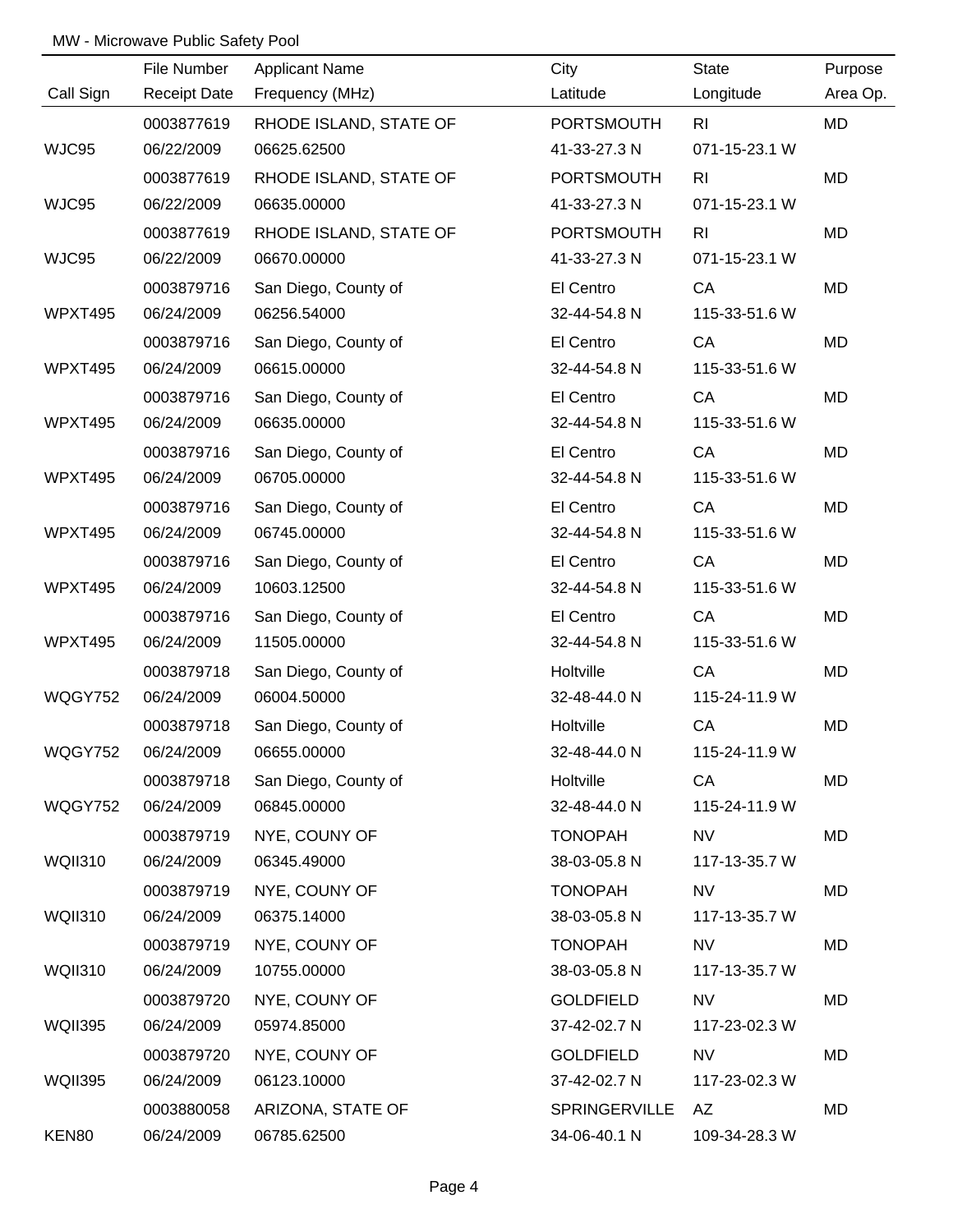|                | File Number         | <b>Applicant Name</b>               | City                    | State         | Purpose   |
|----------------|---------------------|-------------------------------------|-------------------------|---------------|-----------|
| Call Sign      | <b>Receipt Date</b> | Frequency (MHz)                     | Latitude                | Longitude     | Area Op.  |
|                | 0003882200          | Central Yavapai Fire District       | Prescott                | AZ            | <b>MD</b> |
| WQDB278        | 06/24/2009          | 17905.00000                         | 34-29-23.4 N            | 112-31-59.9 W |           |
|                | 0003882400          | North Carolina State Highway Patrol | Yanceyville             | <b>NC</b>     | <b>MD</b> |
| WQFC367        | 06/25/2009          | 06760.00000                         | 36-26-01.9 N            | 079-20-29.9 W |           |
|                | 0003882706          | <b>VILLAGE OF HOFFMAN ESTATES</b>   | <b>HOFFMAN ESTATEIL</b> |               | MD        |
| WQKG324        | 06/25/2009          | 19475.00000                         | 42-02-54.2 N            | 088-04-39.5 W |           |
|                | 0003882706          | <b>VILLAGE OF HOFFMAN ESTATES</b>   | <b>HOFFMAN ESTATEIL</b> |               | <b>MD</b> |
| WQKG324        | 06/25/2009          | 23075.00000                         | 42-02-54.2 N            | 088-04-39.5 W |           |
|                | 0003882723          | <b>VILLAGE OF HOFFMAN ESTATES</b>   | <b>HOFFMAN ESTATEIL</b> |               | <b>MD</b> |
| WQKG306        | 06/25/2009          | 19375.00000                         | 42-06-11.0 N            | 088-06-46.0 W |           |
|                | 0003882887          | <b>VILLAGE OF HOFFMAN ESTATES</b>   | <b>HOFFMAN ESTATEIL</b> |               | <b>MD</b> |
| WQKG323        | 06/25/2009          | 17815.00000                         | 42-03-52.5 N            | 088-08-26.3 W |           |
|                | 0003882887          | VILLAGE OF HOFFMAN ESTATES          | <b>HOFFMAN ESTATEIL</b> |               | <b>MD</b> |
| WQKG323        | 06/25/2009          | 17865.00000                         | 42-03-52.5 N            | 088-08-26.3 W |           |
|                | 0003882887          | <b>VILLAGE OF HOFFMAN ESTATES</b>   | <b>HOFFMAN ESTATEIL</b> |               | <b>MD</b> |
| WQKG323        | 06/25/2009          | 17915.00000                         | 42-03-52.5 N            | 088-08-26.3 W |           |
|                | 0003882891          | <b>VILLAGE OF HOFFMAN ESTATES</b>   | <b>HOFFMAN ESTATEIL</b> |               | <b>MD</b> |
| WQKG316        | 06/25/2009          | 19425.00000                         | 42-04-14.1 N            | 088-13-46.4 W |           |
|                | 0003882891          | VILLAGE OF HOFFMAN ESTATES          | HOFFMAN ESTATEIL        |               | <b>MD</b> |
| WQKG316        | 06/25/2009          | 23025.00000                         | 42-04-14.1 N            | 088-13-46.4 W |           |
|                | 0003882902          | <b>VILLAGE OF HOFFMAN ESTATES</b>   | <b>HOFFMAN ESTATEIL</b> |               | <b>MD</b> |
| WQKG314        | 06/25/2009          | 21825.00000                         | 42-04-19.5 N            | 088-12-40.2 W |           |
|                | 0003882925          | <b>VILLAGE OF HOFFMAN ESTATES</b>   | HOFFMAN ESTATEIL        |               | MD        |
| WQKG312        | 06/25/2009          | 21875.00000                         | 42-02-26.6 N            | 088-05-06.7 W |           |
|                | 0003883211          | North Carolina State Highway Patrol | Asheboro                | <b>NC</b>     | MD        |
| <b>WQDW902</b> | 06/25/2009          | 06740.00000                         | 35-45-17.5 N            | 079-57-08.1 W |           |
|                | 0003883311          | City of Colorado Springs            | <b>COLORADO SPRINCO</b> |               | MD        |
| WPQR764        | 06/25/2009          | 06375.14000                         | 38-49-26.0 N            | 104-49-16.9 W |           |
|                | 0003883330          | City of Colorado Springs            | <b>COLORADO SPRINCO</b> |               | MD        |
| WPQT700        | 06/25/2009          | 06034.15000                         | 38-45-38.0 N            | 104-51-08.9 W |           |
|                | 0003883330          | <b>City of Colorado Springs</b>     | <b>COLORADO SPRINCO</b> |               | MD        |
| WPQT700        | 06/25/2009          | 06123.10000                         | 38-45-38.0 N            | 104-51-08.9 W |           |
|                | 0003884357          | Interoperability Montana            | <b>MISSOULA</b>         | MT            | MD        |
| WQGU309        | 06/26/2009          | 06093.45000                         | 46-45-27.4 N            | 113-53-13.2 W |           |
|                | 0003884357          | Interoperability Montana            | <b>MISSOULA</b>         | MT            | MD        |
| WQGU309        | 06/26/2009          | 06152.75000                         | 46-45-27.4 N            | 113-53-13.2 W |           |
|                | 0003884358          | Interoperability Montana            | <b>PARADISE</b>         | <b>MT</b>     | MD        |
| <b>WQGS720</b> | 06/26/2009          | 06256.54000                         | 47-22-22.1 N            | 114-51-37.1 W |           |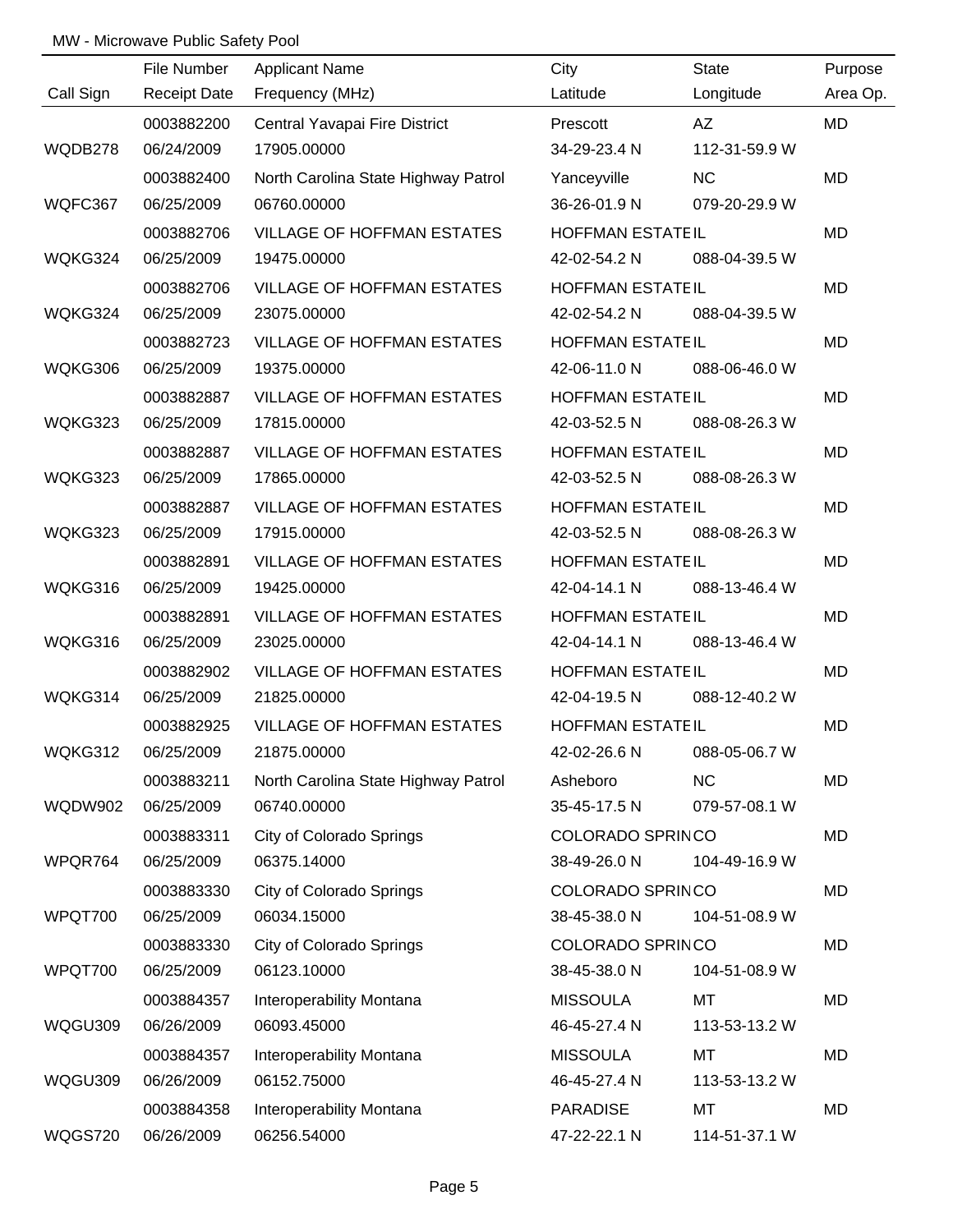|               | File Number         | <b>Applicant Name</b>                            | City              | <b>State</b>  | Purpose   |
|---------------|---------------------|--------------------------------------------------|-------------------|---------------|-----------|
| Call Sign     | <b>Receipt Date</b> | Frequency (MHz)                                  | Latitude          | Longitude     | Area Op.  |
|               | 0003884358          | Interoperability Montana                         | <b>PARADISE</b>   | MT            | MD        |
| WQGS720       | 06/26/2009          | 06345.49000                                      | 47-22-22.1 N      | 114-51-37.1 W |           |
|               | 0003884445          | State of West Virginia DHHR/BPH State MORGANTOWN |                   | <b>WV</b>     | MD        |
| <b>WHC338</b> | 06/26/2009          | 06093.45000                                      | 39-39-15.5 N      | 079-57-27.9 W |           |
|               | 0003884447          | State of West Virginia DHHR/BPH State Morgantown |                   | <b>WV</b>     | MD        |
| WQAZ994       | 06/26/2009          | 06725.00000                                      | 39-36-30.3 N      | 079-59-16.3 W |           |
|               | 0003884930          | North Carolina State Highway Patrol              | Roanoke Rapids    | <b>NC</b>     | MD        |
| WQGZ580       | 06/26/2009          | 06805.00000                                      | 36-17-28.0 N      | 077-50-10.0 W |           |
|               | 0003878907          | CABELL COUNTY 911                                | <b>HUNTINGTON</b> | <b>WV</b>     | <b>NE</b> |
|               | 06/23/2009          | 10617.50000                                      | 38-25-11.3 N      | 082-24-08.5 W |           |
|               | 0003878911          | CABELL COUNTY 911                                | <b>HUNTINGTON</b> | <b>WV</b>     | <b>NE</b> |
|               | 06/23/2009          | 10552.50000                                      | 38-24-22.0 N      | 082-24-24.0 W |           |
|               | 0003879144          | LANE EDUCATION SERVICE DISTRICT JUNCTION CITY    |                   | <b>OR</b>     | <b>NE</b> |
|               | 06/23/2009          | 23025.00000                                      | 44-13-13.4 N      | 123-12-06.1 W |           |
|               | 0003879187          | LANE EDUCATION SERVICE DISTRICT JUNCTION CITY    |                   | <b>OR</b>     | <b>NE</b> |
|               | 06/23/2009          | 21825.00000                                      | 44-13-05.0 N      | 123-12-43.6 W |           |
|               | 0003882045          | State of Arizona, Dept of Public Safety          | St. Johns         | AZ            | <b>NE</b> |
|               | 06/24/2009          | 06545.62500                                      | 34-30-07.2 N      | 109-21-54.0 W |           |
|               | 0003882203          | Central Yavapai Fire District                    | PRESCOTT          | AZ            | <b>NE</b> |
|               | 06/24/2009          | 19465.00000                                      | 34-34-14.0 N      | 112-29-59.0 W |           |
|               | 0003882399          | North Carolina State Highway Patrol              | Danville          | VA            | <b>NE</b> |
|               | 06/25/2009          | 06600.00000                                      | 36-32-38.8 N      | 079-23-09.6 W |           |
|               | 0003882710          | BERNALILLO, COUTY OF                             | ALBUQUERQUE       | <b>NM</b>     | <b>NE</b> |
|               | 06/25/2009          | 06645.62500                                      | 35-01-12.2 N      | 106-52-11.1 W |           |
|               | 0003882710          | BERNALILLO, COUTY OF                             | ALBUQUERQUE       | NM            | <b>NE</b> |
|               | 06/25/2009          | 06655.62500                                      | 35-01-12.2 N      | 106-52-11.1 W |           |
|               | 0003882713          | BERNALILLO, COUTY OF                             | ALBUQUERQUE       | NM            | <b>NE</b> |
|               | 06/25/2009          | 06111.36400                                      | 35-12-54.2 N      | 106-27-09.1 W |           |
|               | 0003882716          | BERNALILLO, COUTY OF                             | <b>TIJERAS</b>    | NM            | <b>NE</b> |
|               | 06/25/2009          | 06805.62500                                      | 35-03-10.2 N      | 106-21-07.1 W |           |
|               | 0003883039          | BERNALILLO, COUTY OF                             | ALBUQUERQUE       | NM            | <b>NE</b> |
|               | 06/25/2009          | 06363.40400                                      | 35-10-34.2 N      | 106-31-27.1 W |           |
|               | 0003883039          | BERNALILLO, COUTY OF                             | ALBUQUERQUE       | <b>NM</b>     | <b>NE</b> |
|               | 06/25/2009          | 06815.62500                                      | 35-10-34.2 N      | 106-31-27.1 W |           |
|               | 0003883041          | Pottawattamie, County of                         | Omaha             | <b>NE</b>     | <b>NE</b> |
|               | 06/25/2009          | 11445.00000                                      | 41-15-25.3 N      | 095-56-26.4 W |           |
|               | 0003883044          | Pottawattamie, County of                         | <b>AVOCA</b>      | IA            | <b>NE</b> |
|               | 06/25/2009          | 06315.84000                                      | 41-29-34.0 N      | 095-20-07.0 W |           |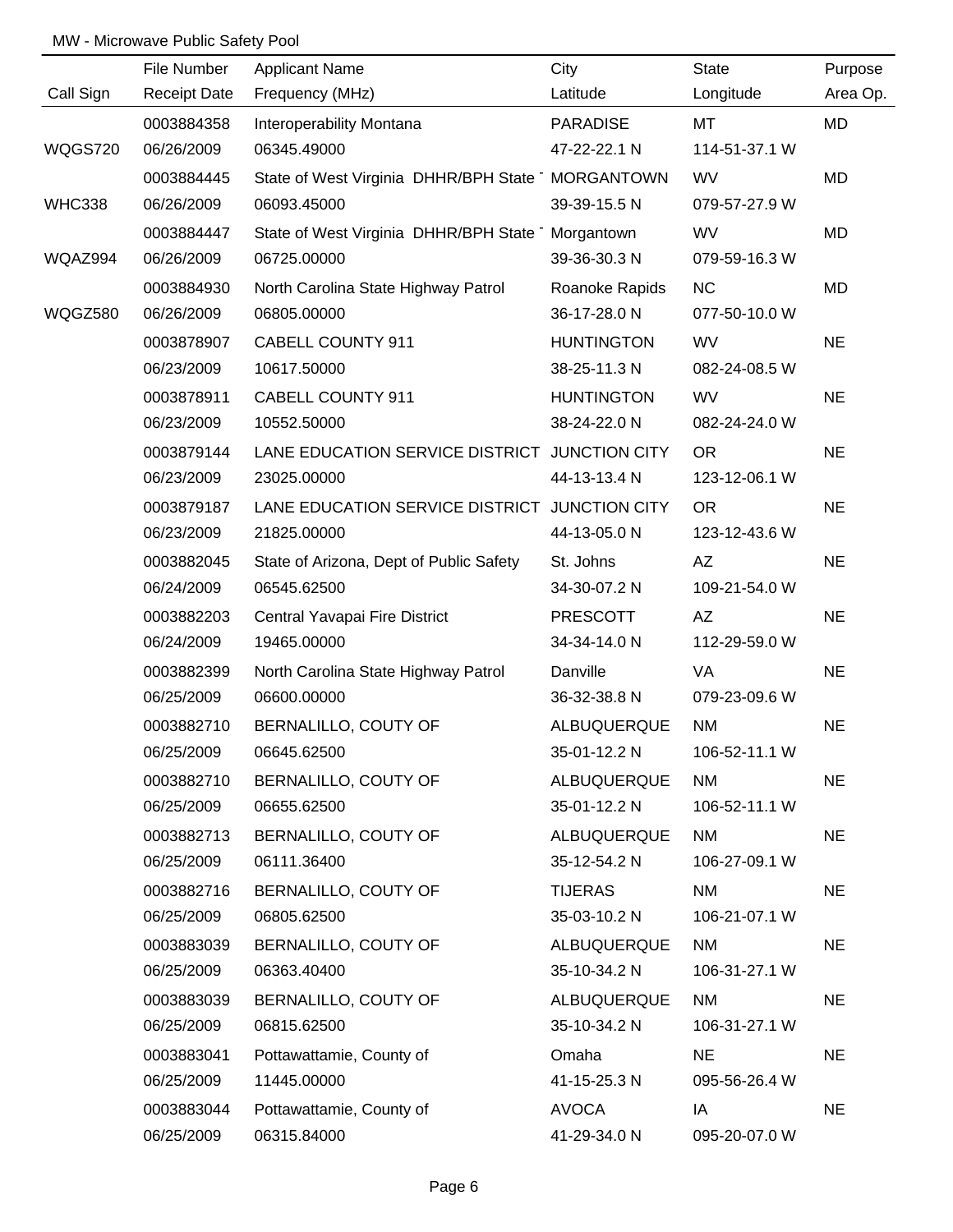|           | File Number         | <b>Applicant Name</b>               | City                  | <b>State</b>  | Purpose   |
|-----------|---------------------|-------------------------------------|-----------------------|---------------|-----------|
| Call Sign | <b>Receipt Date</b> | Frequency (MHz)                     | Latitude              | Longitude     | Area Op.  |
|           | 0003883047          | Pottawattamie, County of            | <b>NEOLA</b>          | IA            | <b>NE</b> |
|           | 06/25/2009          | 06226.89000                         | 41-29-32.5 N          | 095-39-52.8 W |           |
|           | 0003883047          | Pottawattamie, County of            | <b>NEOLA</b>          | IA            | <b>NE</b> |
|           | 06/25/2009          | 06345.49000                         | 41-29-32.5 N          | 095-39-52.8 W |           |
|           | 0003883049          | Pottawattamie, County of            | <b>MCCLELLAND</b>     | IA            | <b>NE</b> |
|           | 06/25/2009          | 06675.00000                         | 41-19-55.0 N          | 095-39-56.0 W |           |
|           | 0003883049          | Pottawattamie, County of            | <b>MCCLELLAND</b>     | IA            | <b>NE</b> |
|           | 06/25/2009          | 11525.00000                         | 41-19-55.0 N          | 095-39-56.0 W |           |
|           | 0003883053          | Pottawattamie, County of            | Hancock               | IA            | <b>NE</b> |
|           | 06/25/2009          | 06004.50000                         | 41-23-18.6 N          | 095-28-27.7 W |           |
|           | 0003883053          | Pottawattamie, County of            | Hancock               | IA            | <b>NE</b> |
|           | 06/25/2009          | 06063.80000                         | 41-23-18.6 N          | 095-28-27.7 W |           |
|           | 0003883053          | Pottawattamie, County of            | Hancock               | IA            | <b>NE</b> |
|           | 06/25/2009          | 06093.45000                         | 41-23-18.6 N          | 095-28-27.7 W |           |
|           | 0003883057          | Pottawattamie, County of            | <b>HANCOCK</b>        | IA            | <b>NE</b> |
|           | 06/25/2009          | 06197.24000                         | 41-20-39.0 N          | 095-15-22.0 W |           |
|           | 0003883057          | Pottawattamie, County of            | <b>HANCOCK</b>        | IA            | <b>NE</b> |
|           | 06/25/2009          | 06256.54000                         | 41-20-39.0 N          | 095-15-22.0 W |           |
|           | 0003883061          | Pottawattamie, County of            | <b>HONEY CREEK</b>    | IA            | <b>NE</b> |
|           | 06/25/2009          | 05974.85000                         | 41-29-35.8 N          | 095-51-58.0 W |           |
|           | 0003883061          | Pottawattamie, County of            | <b>HONEY CREEK</b>    | IA            | <b>NE</b> |
|           | 06/25/2009          | 06004.50000                         | 41-29-35.8 N          | 095-51-58.0 W |           |
|           | 0003883064          | Pottawattamie, County of            | Carson                | IA            | <b>NE</b> |
|           | 06/25/2009          | 05945.20000                         | 41-14-00.3 N          | 095-24-14.5 W |           |
|           | 0003883064          | Pottawattamie, County of            | Carson                | IA            | <b>NE</b> |
|           | 06/25/2009          | 06835.00000                         | 41-14-00.3 N          | 095-24-14.5 W |           |
|           | 0003883068          | Pottawattamie, County of            | <b>Council Bluffs</b> | IA            | <b>NE</b> |
|           | 06/25/2009          | 06256.54000                         | 41-15-49.0 N          | 095-49-29.0 W |           |
|           | 0003883068          | Pottawattamie, County of            | <b>Council Bluffs</b> | IA            | <b>NE</b> |
|           | 06/25/2009          | 10955.00000                         | 41-15-49.0 N          | 095-49-29.0 W |           |
|           | 0003883068          | Pottawattamie, County of            | <b>Council Bluffs</b> | IA            | <b>NE</b> |
|           | 06/25/2009          | 11035.00000                         | 41-15-49.0 N          | 095-49-29.0 W |           |
|           | 0003883202          | North Carolina State Highway Patrol | <b>High Point</b>     | <b>NC</b>     | <b>NE</b> |
|           | 06/25/2009          | 06560.00000                         | 35-56-40.3 N          | 079-54-45.0 W |           |
|           | 0003883347          | <b>City of Colorado Springs</b>     | Pueblo                | CO            | <b>NE</b> |
|           | 06/25/2009          | 06286.19000                         | 38-18-42.5 N          | 104-34-30.2 W |           |
|           | 0003883721          | CLEARFIELD, COUNTY OF               | Clearfield            | PA            | <b>NE</b> |
|           | 06/25/2009          | 06197.24000                         | 41-01-25.2 N          | 078-24-39.1 W |           |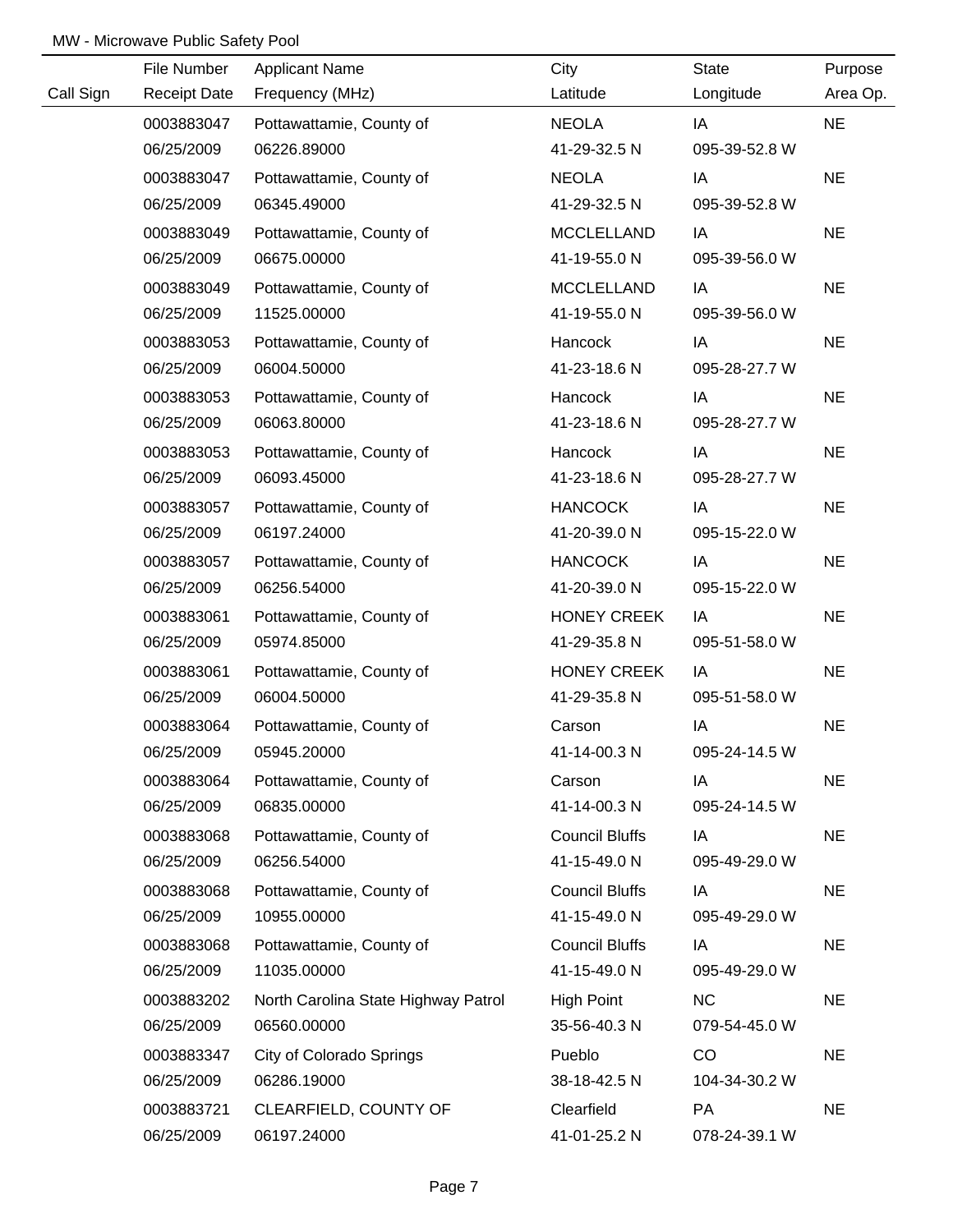|           | File Number         | <b>Applicant Name</b>                             | City              | State         | Purpose   |
|-----------|---------------------|---------------------------------------------------|-------------------|---------------|-----------|
| Call Sign | <b>Receipt Date</b> | Frequency (MHz)                                   | Latitude          | Longitude     | Area Op.  |
|           | 0003883723          | CLEARFIELD, COUNTY OF                             | <b>COALPORT</b>   | <b>PA</b>     | <b>NE</b> |
|           | 06/25/2009          | 00933.37500                                       | 40-44-51.0 N      | 078-31-05.0 W |           |
|           | 0003883728          | CLEARFIELD, COUNTY OF                             | <b>ROCKTON</b>    | PA            | <b>NE</b> |
|           | 06/25/2009          | 00934.37500                                       | 41-04-26.5 N      | 078-33-01.0 W |           |
|           | 0003883728          | CLEARFIELD, COUNTY OF                             | <b>ROCKTON</b>    | PA            | <b>NE</b> |
|           | 06/25/2009          | 05945.20000                                       | 41-04-26.5 N      | 078-33-01.0 W |           |
|           | 0003883728          | CLEARFIELD, COUNTY OF                             | <b>ROCKTON</b>    | PA            | <b>NE</b> |
|           | 06/25/2009          | 06765.00000                                       | 41-04-26.5 N      | 078-33-01.0 W |           |
|           | 0003883729          | CLEARFIELD, COUNTY OF                             | WALLACETOWN       | PA            | <b>NE</b> |
|           | 06/25/2009          | 00943.37500                                       | 40-56-25.0 N      | 078-19-46.0 W |           |
|           | 0003883730          | CLEARFIELD, COUNTY OF                             | <b>TROUTVILLE</b> | PA            | <b>NE</b> |
|           | 06/25/2009          | 00942.37500                                       | 40-56-47.0 N      | 078-46-08.0 W |           |
|           | 0003883730          | CLEARFIELD, COUNTY OF                             | <b>TROUTVILLE</b> | <b>PA</b>     | <b>NE</b> |
|           | 06/25/2009          | 06605.00000                                       | 40-56-47.0 N      | 078-46-08.0 W |           |
|           | 0003883801          | <b>OSBHE- Oregon State University</b>             | Corvallis         | <b>OR</b>     | <b>NE</b> |
|           | 06/25/2009          | 17820.00000                                       | 44-33-51.0 N      | 123-14-18.5 W |           |
|           | 0003883802          | <b>OSBHE- Oregon State University</b>             | Corvallis         | <b>OR</b>     | <b>NE</b> |
|           | 06/25/2009          | 19380.00000                                       | 44-34-02.4 N      | 123-16-31.3 W |           |
|           | 0003884446          | State of West Virginia, DHHR/BPH State Morgantown |                   | <b>WV</b>     | <b>NE</b> |
|           | 06/26/2009          | 06197.24000                                       | 39-41-43.6 N      | 079-45-45.6 W |           |
|           | 0003884446          | State of West Virginia, DHHR/BPH State Morgantown |                   | WV            | <b>NE</b> |
|           | 06/26/2009          | 06345.49000                                       | 39-41-43.6 N      | 079-45-45.6 W |           |
|           | 0003884446          | State of West Virginia, DHHR/BPH State Morgantown |                   | WV            | <b>NE</b> |
|           | 06/26/2009          | 06555.00000                                       | 39-41-43.6 N      | 079-45-45.6 W |           |
|           | 0003884448          | State of West Virginia, DHHR/BPH State Morgantown |                   | <b>WV</b>     | <b>NE</b> |
|           | 06/26/2009          | 05945.20000                                       | 39-38-41.4 N      | 079-55-14.4 W |           |
|           | 0003884508          | Dona Ana County                                   | Las Cruces NM     | <b>NM</b>     | <b>NE</b> |
|           | 06/26/2009          | 17965.00000                                       | 32-18-16.3 N      | 106-48-53.4 W |           |
|           | 0003884509          | Dona Ana County                                   | Las Cruces NM     | <b>NM</b>     | <b>NE</b> |
|           | 06/26/2009          | 19525.00000                                       | 32-19-13.7 N      | 106-46-13.3 W |           |
|           | 0003884936          | North Carolina State Highway Patrol               | Roanoke Rapids    | <b>NC</b>     | <b>NE</b> |
|           | 06/26/2009          | 06645.00000                                       | 36-24-12.2 N      | 077-38-52.5 W |           |
|           | 0003877956          | LEWIS, COUNTY OF                                  |                   |               | <b>RO</b> |
| WPOV474   | 06/22/2009          |                                                   |                   |               |           |
|           | 0003877958          | CONSOLIDATED GOVERNMENT OF CC                     |                   |               | <b>RO</b> |
| WNTV666   | 06/22/2009          |                                                   |                   |               |           |
|           | 0003877962          | LEWIS, COUNTY OF                                  |                   |               | <b>RO</b> |
| WPOV475   | 06/22/2009          |                                                   |                   |               |           |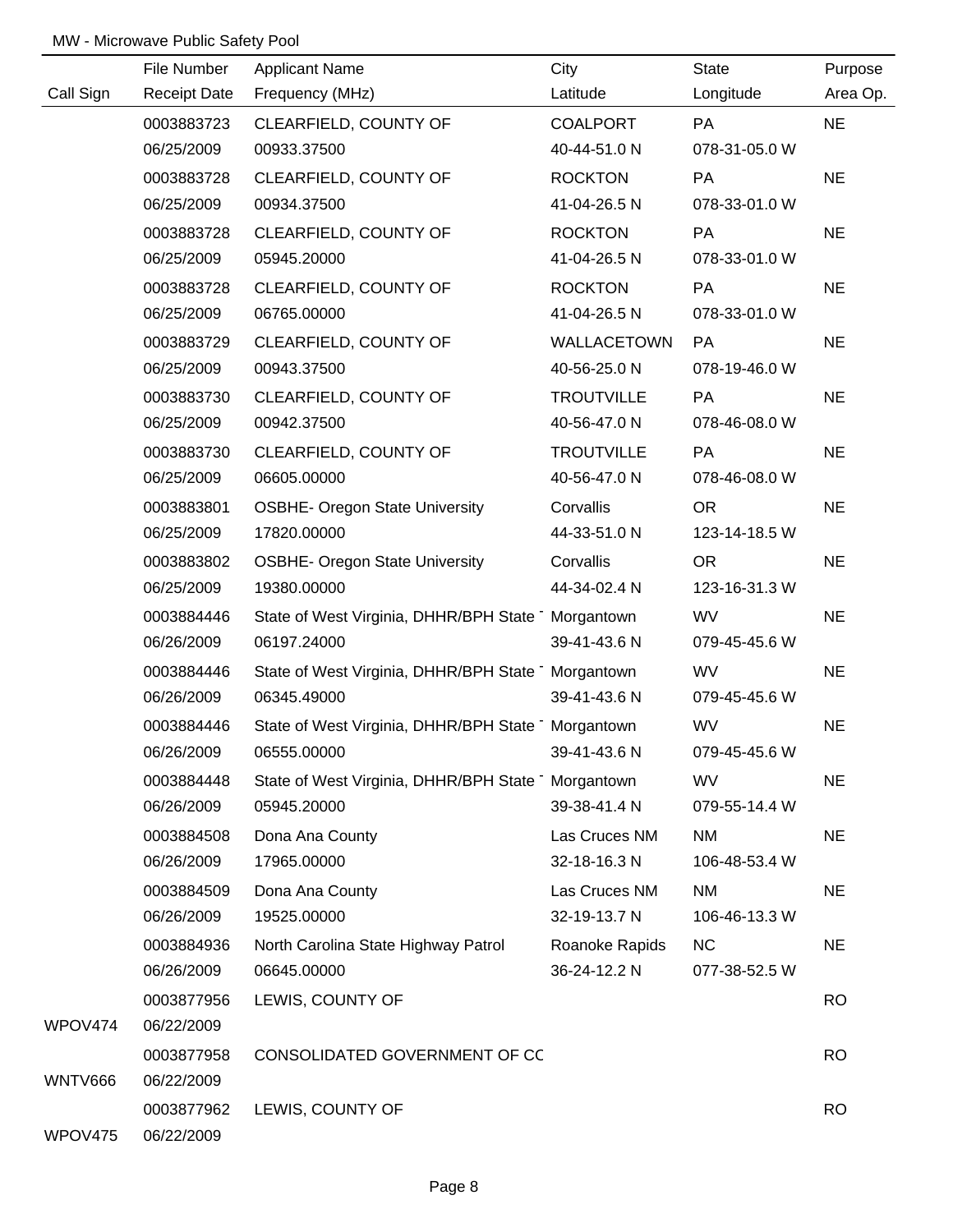|                | File Number         | <b>Applicant Name</b>        | City     | <b>State</b> | Purpose   |
|----------------|---------------------|------------------------------|----------|--------------|-----------|
| Call Sign      | <b>Receipt Date</b> | Frequency (MHz)              | Latitude | Longitude    | Area Op.  |
|                | 0003877963          | LEWIS, COUNTY OF             |          |              | <b>RO</b> |
| WPOV476        | 06/22/2009          |                              |          |              |           |
|                | 0003880506          | New Mexico Tech              |          |              | <b>RO</b> |
| <b>WAA646</b>  | 06/24/2009          |                              |          |              |           |
|                | 0003880684          | New Mexico Tech              |          |              | <b>RO</b> |
| <b>WAA647</b>  | 06/24/2009          |                              |          |              |           |
|                | 0003880689          | ST. LOUIS, COUNTY OF         |          |              | <b>RO</b> |
| WNEX441        | 06/24/2009          |                              |          |              |           |
|                | 0003881909          | City of Tucson IT Department |          |              | <b>RO</b> |
| WNEF839        | 06/24/2009          |                              |          |              |           |
|                | 0003883090          | BERLIN WATER WORKS           |          |              | <b>RO</b> |
| <b>WNTV451</b> | 06/25/2009          |                              |          |              |           |
|                | 0003884233          | SUFFOLK, COUNTY OF           |          |              | <b>RO</b> |
| <b>WEG576</b>  | 06/26/2009          |                              |          |              |           |
|                | 0003884237          | SUFFOLK, COUNTY OF           |          |              | <b>RO</b> |
| <b>WEG577</b>  | 06/26/2009          |                              |          |              |           |
|                | 0003884244          | SUFFOLK, COUNTY OF           |          |              | <b>RO</b> |
| <b>WEG578</b>  | 06/26/2009          |                              |          |              |           |
|                | 0003884248          | SUFFOLK, COUNTY OF           |          |              | <b>RO</b> |
| <b>WEG579</b>  | 06/26/2009          |                              |          |              |           |
|                | 0003884257          | SUFFOLK, COUNTY OF           |          |              | <b>RO</b> |
| <b>WEG581</b>  | 06/26/2009          |                              |          |              |           |
|                | 0003884264          | SUFFOLK, COUNTY OF           |          |              | <b>RO</b> |
| <b>WEG582</b>  | 06/26/2009          |                              |          |              |           |
|                | 0003884267          | SUFFOLK, COUNTY OF           |          |              | <b>RO</b> |
| <b>WNEJ565</b> | 06/26/2009          |                              |          |              |           |
|                | 0003884271          | SUFFOLK, COUNTY OF           |          |              | <b>RO</b> |
| WNEO659        | 06/26/2009          |                              |          |              |           |
|                | 0003884273          | SUFFOLK, COUNTY OF           |          |              | <b>RO</b> |
| <b>WNEO661</b> | 06/26/2009          |                              |          |              |           |
|                | 0003884276          | SUFFOLK, COUNTY OF           |          |              | <b>RO</b> |
| WPOT740        | 06/26/2009          |                              |          |              |           |
|                | 0003884279          | SUFFOLK, COUNTY OF           |          |              | <b>RO</b> |
| WPOT741        | 06/26/2009          |                              |          |              |           |
|                | 0003884281          | SUFFOLK, COUNTY OF           |          |              | <b>RO</b> |
| WPOT742        | 06/26/2009          |                              |          |              |           |
|                | 0003884286          | SUFFOLK, COUNTY OF           |          |              | <b>RO</b> |
| WPOT743        | 06/26/2009          |                              |          |              |           |